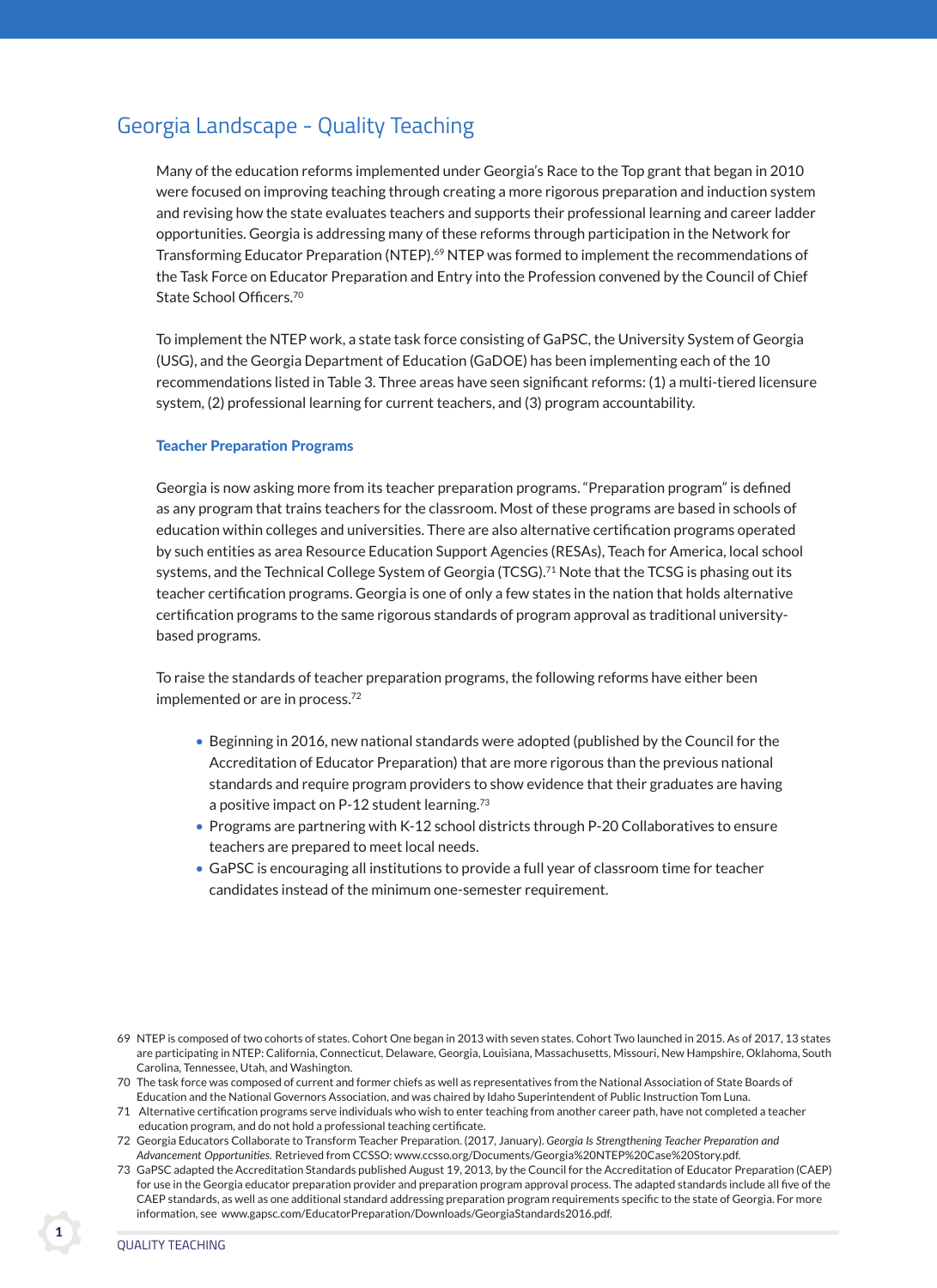GaPSC is also using data to measure program success in two important ways. First, scores from graduating students' content knowledge and subject-specific performance assessments (both required for an initial teaching license) will be combined with surveys of graduates from their first year of teaching to determine their satisfaction with their preparation. A second system will utilize outcome data, including summative performance data derived from principal observations of classroom teachers and surveys of the principals of the schools where first-year teachers taught.<sup>74</sup>

 Between 2012 and 2015, Georgia implemented more rigorous requirements to earn a state teaching license for students entering the profession from a traditional university-based preparation program or alternative certification program. These changes include the following:75

- Increased rigor on the content assessment (GACE<sup>76</sup>) and subject-specific performance-based assessment (EdTPA)
- Additional educator ethics assessment

## licensure and career ladder

 Related to reforms to teacher preparation programs, much of the collaborative work around the NTEP recommendations has to do with changing the licensure requirements of new and current teachers. Georgia's new teacher certification system requires student teachers to demonstrate proficiency before they can obtain a teaching certificate. Teachers are assessed through an assessment system called the Teacher Keys Effectiveness System (TKES), which plays a large role in induction and continuing licensure. The teacher certification system is tiered, consisting of four levels of licensures and five different certifications. Thus, the certification system establishes a pathway for teachers to advance within the profession while still remaining in the classroom and provides a process for recognizing excellent teachers.<sup>77</sup> Most of these rule changes were implemented by the 2016 school year.

Georgia's licensure system now has three primary levels:

- 1. Pre-service This first level is for teaching candidates from a university program. The content knowledge exam and a subject-specific performance assessment are more rigorous, and students must complete an ethics assessment and background check prior to their field experiences in P-12 schools.
- 2. Induction For new teachers, the induction certificate lasts for three years, during which time the teacher must be rated "proficient" or "exemplary" on two out of three of their TKES assessments. Professional learning and skills in need of additional support will be identified by the TKES assessments.
- 3. Professional The professional certificate is a five-year renewable license. To renew, a teacher must show a "proficient" or "exemplary" TKES rating for four out of five years. Like the induction certificate, professional learning will be identified by the TKES assessment.

 For those with a professional certificate who wish to further their career while staying in the classroom, there is an additional certificate level with two options from which teachers can choose.

- 75 Ibid.
- 76 Georgia Assessments for the Certification of Educators

<sup>74</sup> Georgia Educators Collaborate to Transform Teacher Preparation. (2017, January). *Georgia Is Strengthening TeacherPreparation and Advancement Opportunities.* Retrieved from CCSSO: www.ccsso.org/Documents/Georgia%20NTEP%20Case%20Story.pdf.

<sup>77</sup> For a complete description, see: Georgia Professional Standards Commission. (2014, October 30). *Understanding the 2014 Educator Certification Rule Changes.* Retrieved from www.gapsc.com/Commission/policies\_guidelines/Downloads/2014EducatorCertificationRuleChanges.pdf; Georgia Partnership for Excellence in Education. (2014). *Top Ten Issues to Watch 2014: Issue 3, Teacher Preparation Programs*. Retrieved from www.gpee.org/fileadmin/files/PDFs/GPEE\_Top\_Ten\_2014\_Final.pdf.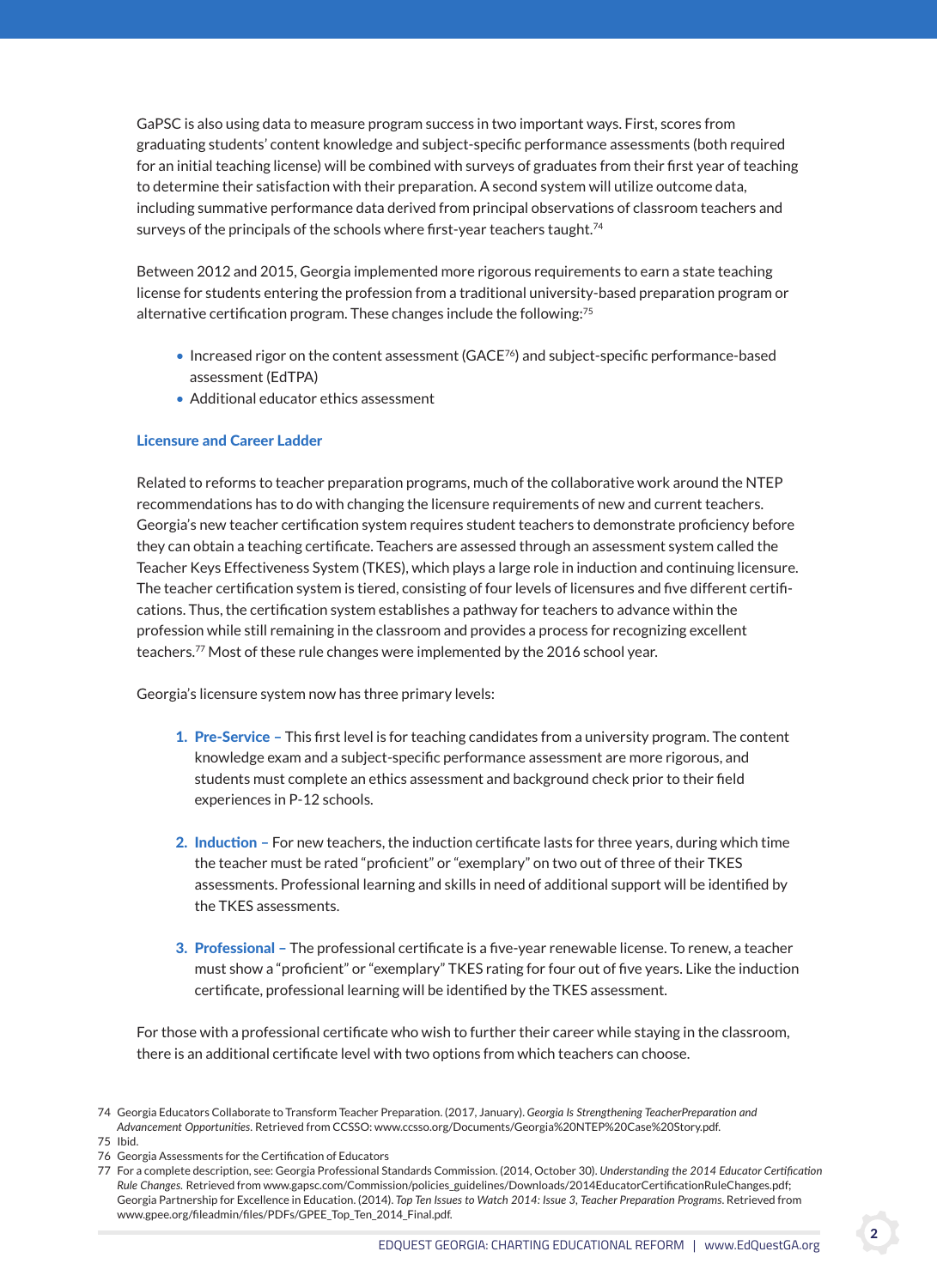- 4a. Advanced Professional This certificate is designed to recognize classroom excellence in student achievement and requires five years of experience. During those five years, a teacher must have at least one TKES rating of "exemplary" and no ratings below "proficient." They must also have an advanced degree in their certification field or in curriculum and instruction or instructional technology, or be National Board Certified.
- 4b. Lead Professional This certificate is for teachers who positively impact other teachers and adults. Like the advanced professional, this certificate requires at least five years of experience, at least one TKES rating of "exemplary" and no ratings below "proficient." The teachers also must either be certified in teacher leadership or have an advanced degree in their certification field, curriculum and instruction, or instructional technology, AND a Teacher Leadership Endorsement, a Coaching Endorsement, or Teacher Support Specialist Endorsement. Teachers must also demonstrate through a rigorous performance assessment the capability to work with their colleagues in ways that improve student learning.

 Schools and districts can benefit by encouraging high-performing teachers to apply for and maintain Advanced Professional or Lead Professional Certification, as these teachers serve important roles in improving the teaching and learning in their schools. Advanced Professional certified teachers can provide instructional modeling for their peers, and Lead Professional certified teachers are equipped to coach and mentor new teachers or those who are striving to improve their practice.

 The changes in licensure have also changed how Georgia views the role of professional learning. Traditionally in Georgia, teachers needed 10 hours of professional learning units to keep their license current. There were no specific requirements about the focus of those units. Professional learning requirements are now tied to annual assessments. Every five years when teachers are up for certification renewal, they must demonstrate improvement in their areas of weakness identified by the TKES. Guided by targeted professional learning, this requirement shifts the licensure renewal process to a performance-based definition of tenure. Teachers must demonstrate continuous professional learning.

### **Teacher Effectiveness**

 To increase the number of high-quality teachers in the classroom, under Georgia's Race to the Top grant, the state developed new effectiveness systems for teachers and school leaders, primarily principals. One of those systems is the teacher assessment system, known as the TKES. In addition to being able to distinguish between good teachers, great teachers, and ineffective teachers, the primary focus of TKES is to help improve instruction and to better design professional development activities to meet teacher needs. The goal was to develop a rigorous and transparent teacher and leader evaluation instrument that would help ensure an effective teacher in every classroom and an effective leader in every school.

 The system underwent a significant revision beginning in the 2016–2017 school year due to the passage of Senate Bill (SB) 364 in 2016. The system now has three standard components:

- Teacher Assessment on Performance Standards (TAPS), 50%
	- This includes at least two classroom observations and a summative assessment for teachers with three or more years teaching experience. Other levels of teachers receive four classroom observations, two formative assessments, and a summative assessment.
- Professional Growth, 20%
	- Individual districts may define professional growth as the attainment of professional growth goals or plan additional TAPS measures, or use other district-identified measures.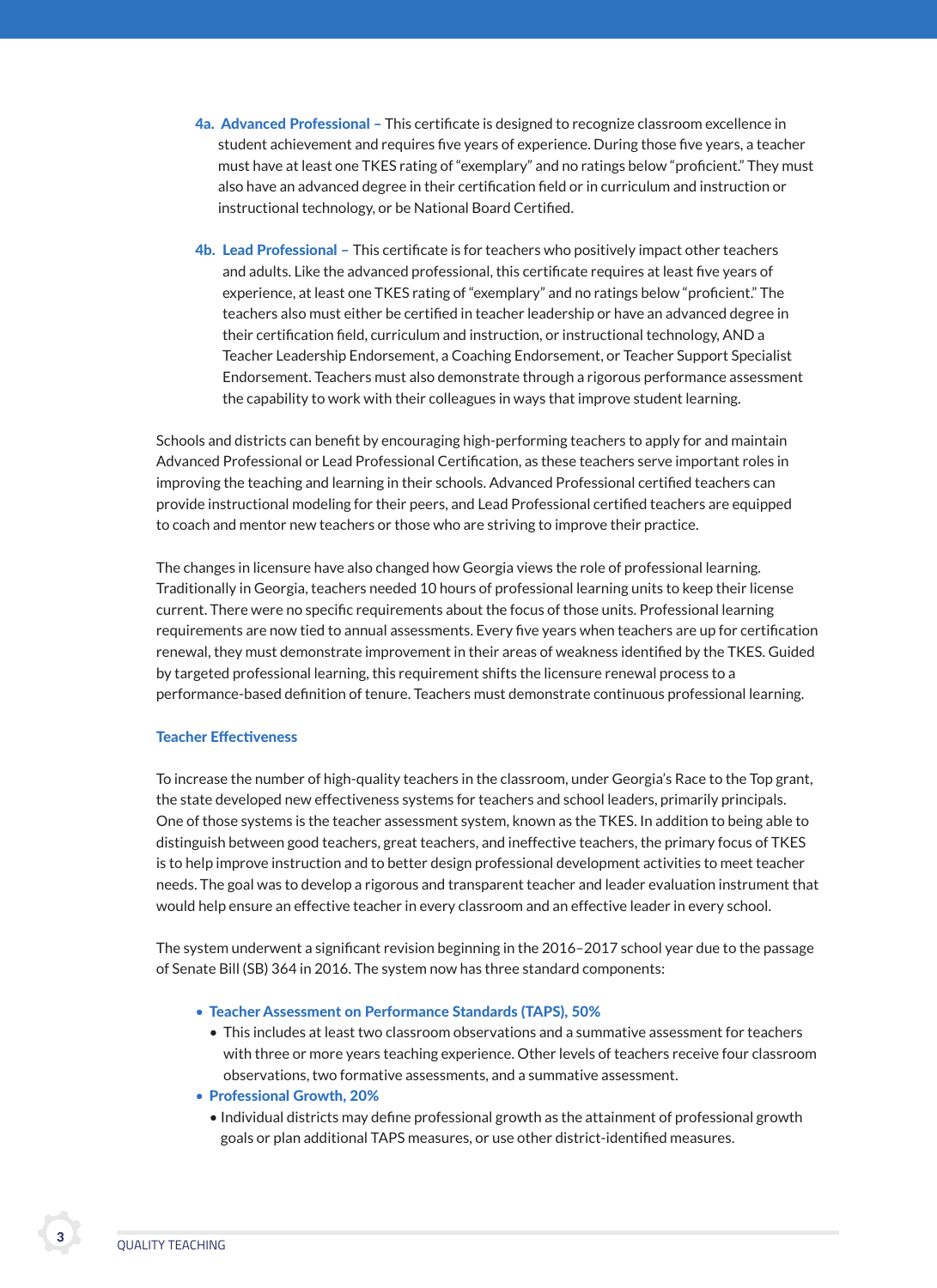#### • Student Growth, 30%

- For fourth- through eighth-grade math and English language arts (ELA)/ reading teachers and for teachers of high school courses with an end-of-course assessments, student growth is calculated based on the Georgia Milestones student growth measures.
- For all other teachers, districts may select among the following:
	- The school-level mean growth percentile based on Georgia Milestones ELA/reading and math assessments
	- The district-level mean growth percentile based on Georgia Milestones ELA/reading and math assessments
	- Student learning objectives or other pre- to post-measures
	- Any other district-identified measure

#### **Compensation**

 In the current salary structure, the state sets a base salary of \$33,424, and teachers receive step increases based on the number of years of experience in the classroom and education level. Compared to other states, starting teacher salaries in Georgia rank 28th and the average Georgia salary ranks 21st.<sup>78</sup>

 Some local school systems are currently experimenting with alternative compensation models based on district needs and teacher performance. They have waived the standard state salary model, which is driven only by years of experience and education level. The new tiered certification system allows for a career ladder for classroom teachers, but those differing levels of certification have not been tied to teacher pay. As these are new experiments, results on the success of these programs have yet to be determined.

#### **Pending Reform Proposals**

 As Georgia continues to strengthen the recruitment and retention of high-quality teachers, two policy opportunities are ready to be implemented and supported.

 The first is the state plan developed under the Every Student Succeeds Act. That plan calls for the development of broad state strategies that allow district flexibility to address several aspects of teacher effectiveness:

- Formalized recruitment strategy
- Preparation pathways
- Leadership and opportunities for advancement
- Ongoing mentoring and coaching

 The second policy opportunity began January 2015, when Governor Nathan Deal appointed the Education Reform Commission (ERC) to develop recommendations to reshape Georgia's education system. The ERC was charged to examine five areas: funding, early education, Move On When Ready/ dual enrollment, expanding educational opportunities and school choice, and teacher recruitment, retention, and compensation.

 The Subcommittee on Teacher Recruitment, Retention, and Compensation proposed 12 recommendations across those priority areas, listed in Table 3.4.79

78 Teacher Portal. (2016). *Georgia Teacher Salary, 2016.* Retrieved from www.teacherportal.com/salary/Georgia-teacher-salary. 79 For details on all 12 recommendations, see gov.georgia.gov/sites/gov.georgia.gov/files/related\_files/document/FinalGovERCReport\_121415.pdf.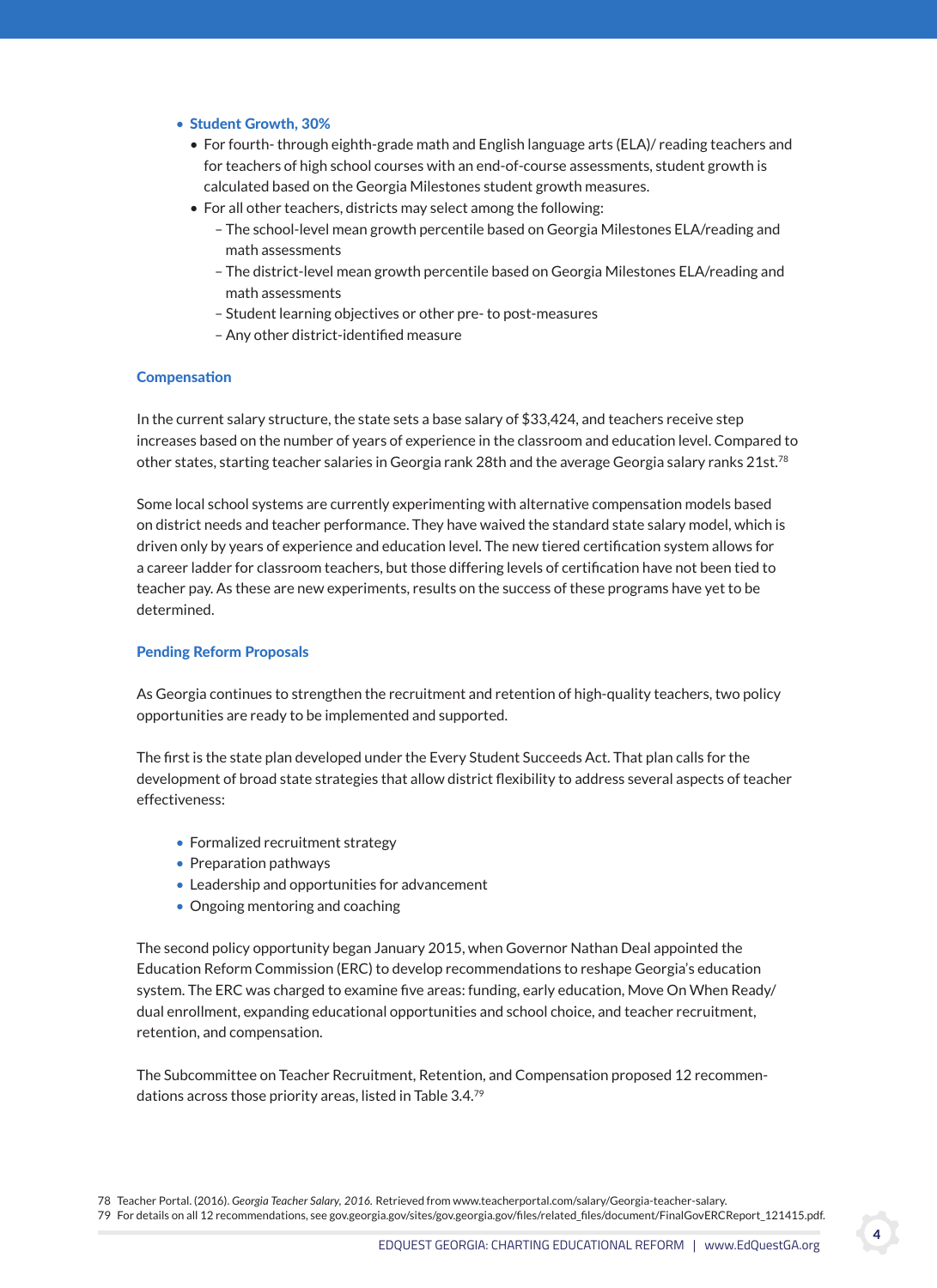| Compensation                                       | Develop guidance to assist districts in creating strategic compensation models for<br>teachers.                                                                                                                         |
|----------------------------------------------------|-------------------------------------------------------------------------------------------------------------------------------------------------------------------------------------------------------------------------|
|                                                    | Increase K-12 funding to allow local districts to recruit, retain, and reward effective<br>teachers and maintain competitive salaries.                                                                                  |
|                                                    | Investigate a sustainable state-level funding program to compensate teachers for<br>supervising teacher interns.                                                                                                        |
| <b>Recruitment and training</b><br>of new teachers | Provide grants to districts for developing strong teacher induction programs.<br>Charter System and Strategic Waiver System contracts should provide details on<br>how districts will support induction-level teachers. |
|                                                    | Investigate a service-cancellable loan program for students graduating from a USG<br>teacher education program, and designate the teaching profession as a High<br>Demand Workforce Initiative in Georgia.              |
|                                                    | Reimburse the costs of the required GACE exams and edTPA of pre-service<br>teachers enrolled in a USG teacher education program who have signed a contract<br>to teach in a Georgia school.                             |
|                                                    | Study replacing a single-semester student teaching model with a full year of clinical<br>practice for teacher candidates, without adding semesters to the established degree<br>timeline.                               |
|                                                    | Develop and implement a statewide media campaign to promote the positive<br>aspects of teaching as a profession.                                                                                                        |
| <b>Support for current</b><br>teachers             | Establish and maintain teacher planning time as a top priority of the education<br>community.                                                                                                                           |
|                                                    | Encourage the General Assembly and the State Board of Education to implement<br>guidelines promoting the best and most respectful use of teacher instructional time.                                                    |
|                                                    | Modify the implementation of the Teacher Keys Effectiveness System to allow<br>fewer classroom observations for effective teachers.                                                                                     |
|                                                    | Implement a study of the Teacher Retirement System of Georgia to measure system<br>health and ensure long-term program vitality.                                                                                        |

# Table 3.4 recoMMendaTions oF erc subcoMMiTTee on TeacHing, recruiTMenT, RETENTION, AND COMPENSATION80

After receiving the final report and recommendations in December 2015, Governor Deal appointed a 90 member teacher advisory committee (TAC) to review the recommendations and provide feedback in two areas: (1) teacher recruitment, retention, and compensation and (2) Move On When Ready/ dual enrollment. The TAC analyzed all recommendations concerning teaching and Move On When Ready/ dual enrollment, and provided additional thoughts on recruitment, retention, and compensation.<sup>81</sup>

Recruitment<sup>82</sup> – The TAC members fully supported the implementation of a positive media campaign with current teachers. They believed that having current teachers be a positive voice for the profession both within schools and across the community is the first step to recruiting the next generation of teachers.

<sup>80</sup> Education Reform Commission. (2015). Final Recommendations to Governor Nathan Deal. Atlanta: Office of the Governor.

<sup>81</sup> Teacher Advisory Committee Report. (2016). Feedback from Teachers on Education Reform Commission Recommendations: Final Report Submitted to Governor Nathan Deal. Atlanta: Office of the Governor.

<sup>82</sup> Ibid.